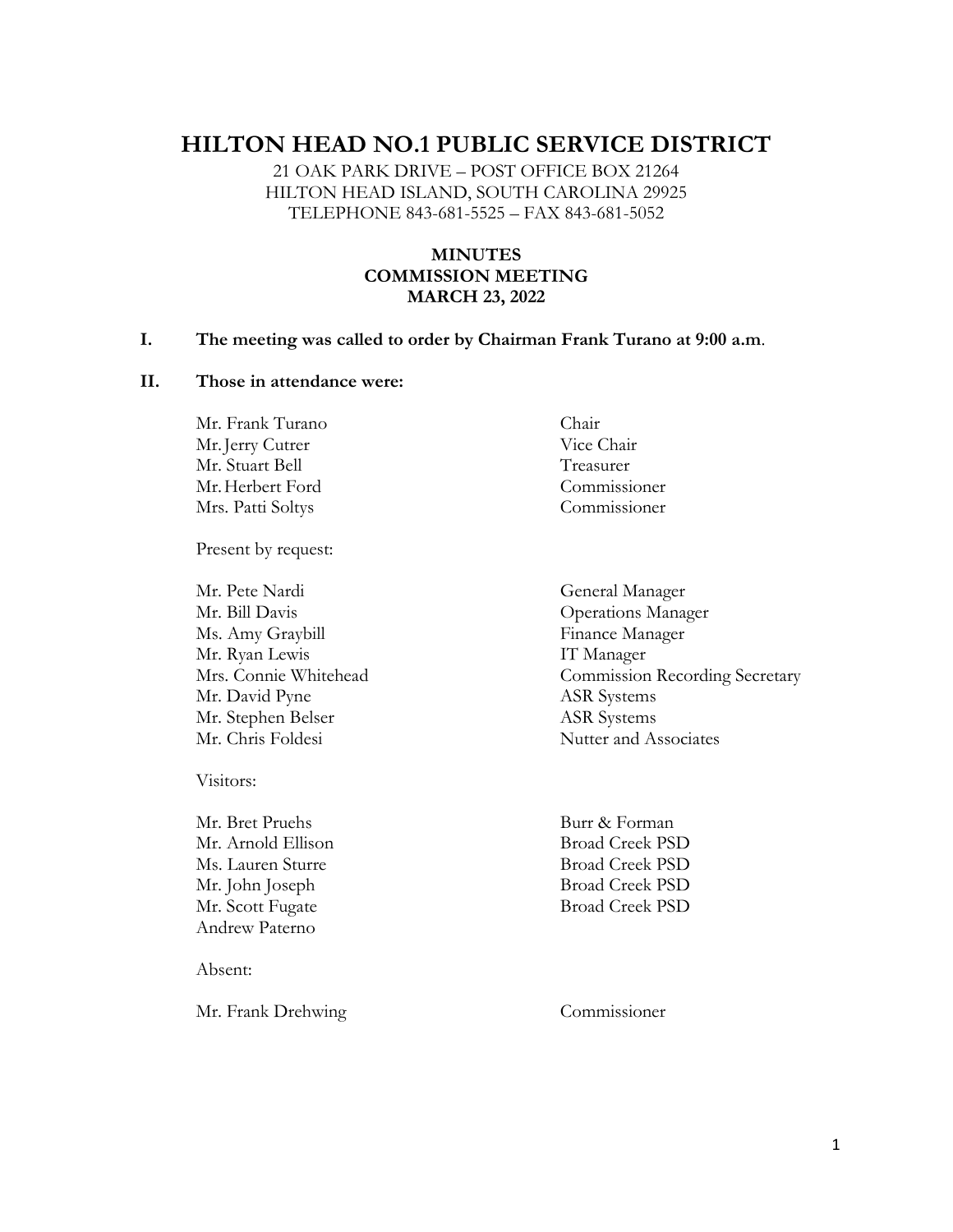## **III. Pledge of Allegiance**

The Pledge of Allegiance was led by Mr. Frank Turano.

## **IV. Public Comment on Non-Agenda Items**

None

# **V. Draft Minutes of the February 23, 2022, Regular Commission Meeting**

#### Key Discussion Points

• Mrs. Soltys suggested Mr. Andrew Paterno's name be added to the list of visitors.

#### Action

• Mr. Cutrer moved to adopt the minutes of the February 23, 2022, regular board meeting as amended. Mr. Bell seconded. The motion passed unanimously.

## **VI. Draft Alternative Water Supply Analysis Presentation**

#### Key Discussion Points

• David Pyne from ASR Systems presented the Draft Alternative Water Supply Analysis. A copy is included in the agenda packet.

# **VII. Proposed General Manager Evaluation Timetable**

#### Key Discussion Points

- In February, the Executive Committee drafted GM performance goals to be considered for the FY'22 GM performance evaluation. The draft was reviewed, revised and adopted at the February board meeting.
- Since that time, the Committee has drafted an evaluation process and timetable for review by the full Board. A copy is included in the agenda packet.
- Mrs. Soltys suggested the document, which is primarily objective, be revised to include some subjectivity.
- Mr. Cutrer will incorporate the Board's proposed changes into the drafts.

#### Action

- Mr. Ford moved to enter into executive session to discuss the GM evaluation. Mr. Cutrer seconded. The motion passed unanimously.
- Executive session began at 10:44.
- Regular session resumed at 10:55.